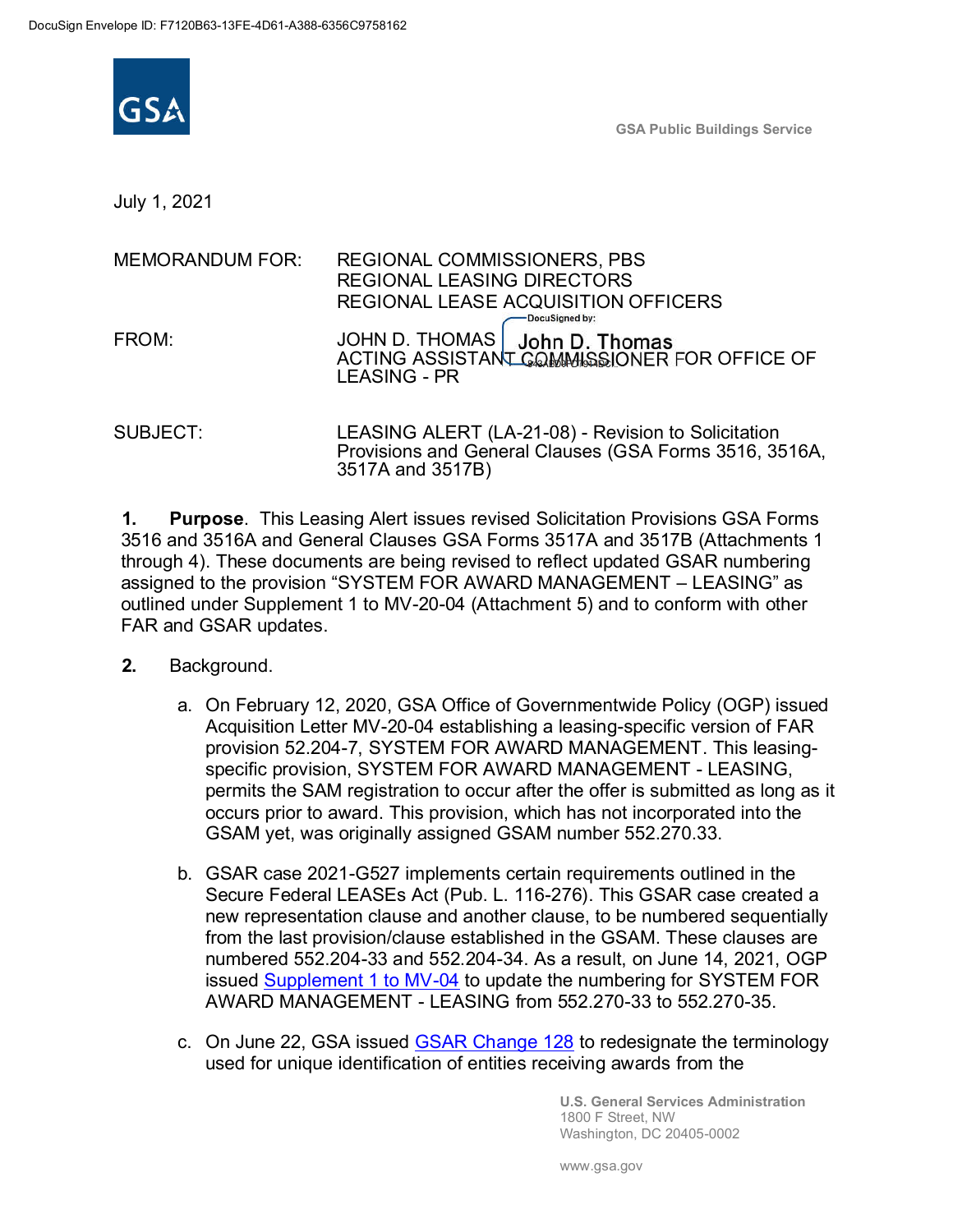proprietary term Data Universal Numbering System (DUNS®) number to instead use the term "Unique Entity Identifier" (UEI).

- d. To reflect these and other subsequent FAR/GSAR changes, the Office of Leasing made the following template changes:
	- i. GSA Form 3516, Solicitation Provisions:
		- 1. Added the renumbered GSAR provision 552.270-35, SYSTEM FOR AWARD MANAGEMENT – LEASING (relocated from the General Clauses).
		- 2. Added FAR provision 52.204-6, UNIQUE ENTITY IDENTIFIER (incorporated by reference).
		- 3. Revised applicability of FAR provision 52.233-2, SERVICE OF PROTEST (SEP 2006) (VARIATION) to reference the SLAT instead of a specific dollar amount.
	- ii. GSA Form 3516A, Solicitation Provisions (for Simplified Acquisition of Leasehold Interests in Real Property):
		- 1. Added the renumbered GSAR provision 552.270-35, SYSTEM FOR AWARD MANAGEMENT – LEASING (relocated from the General Clauses).
		- 2. Added FAR provision 52.204-6, UNIQUE ENTITY IDENTIFIER (incorporated by reference).
	- iii. GSA Form 3517A, General Clauses (Acquisition of Leasehold Interests in Real Property for Leases at or Below the Simplified Lease Acquisition Threshold – SLAT):
		- 1. Removed GSAR 552.270-33 (now renumbered as 552.270-35) SYSTEM FOR AWARD MANAGEMENT – LEASING, as this this is a provision and not a clause (relocated to Solicitation Provisions).
		- 2. Changed the date of FAR clause 52.219-28 POST AWARD SMALL BUSINESS PROGRAM REPREPRESENTATION from MAY 2020 to NOV 2020.
		- 3. Removed GSAR Clause 552.215-70 EXAMINATION OF RECORDS BY GSA as this clause does not apply to leases at or below SLAT.
	- iv. GSA Form 3517B, General Clauses (Acquisition of Leasehold Interests in Real Property):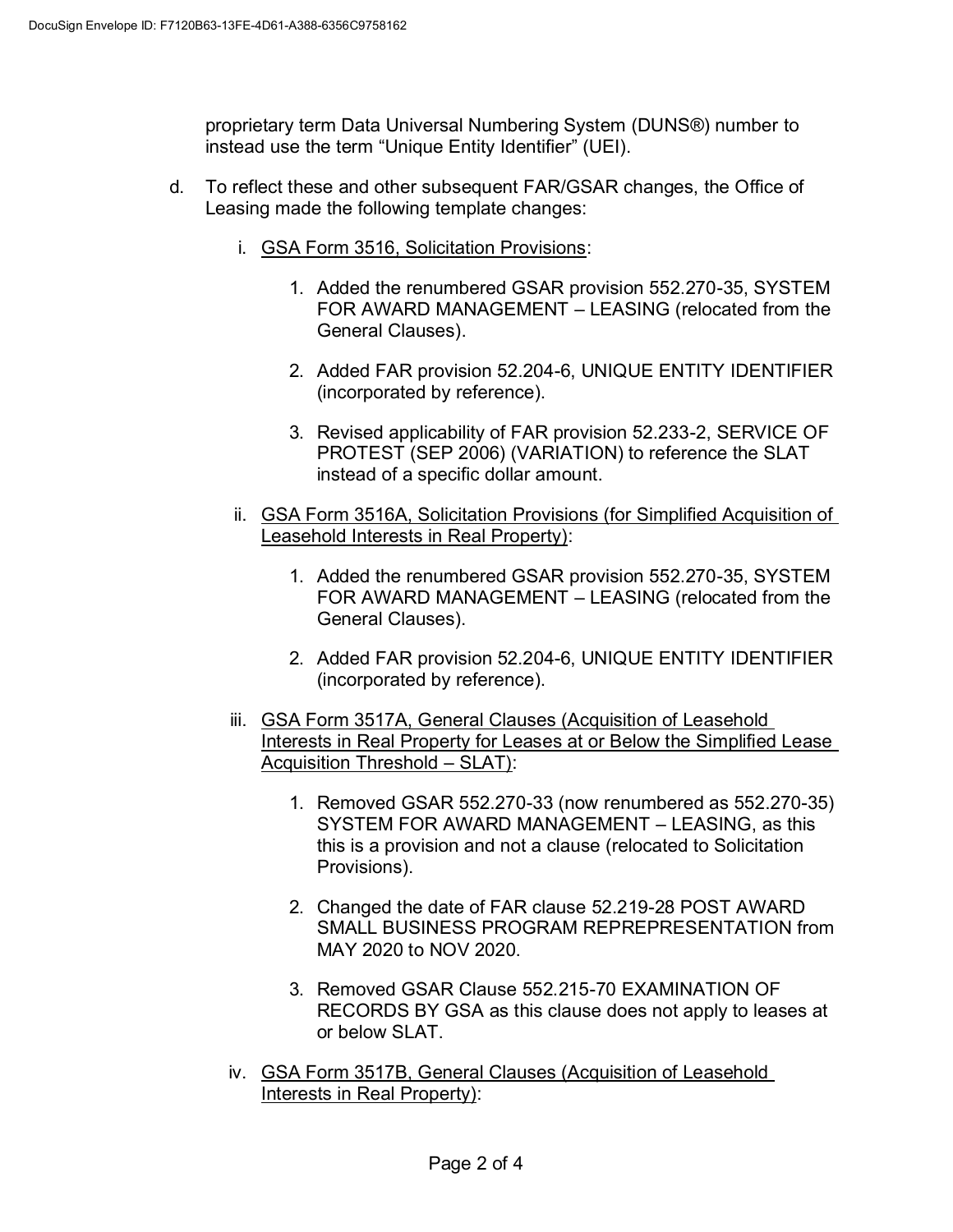- 1. Removed GSAR 552.270-33 (now renumbered as 552.270-35) SYSTEM FOR AWARD MANAGEMENT – LEASING, as this this is a provision and not a clause (relocated to Solicitation Provisions).
- 2. Changed the date of FAR clause 52.219-28 POST AWARD SMALL BUSINESS PROGRAM REPREPRESENTATION from MAY 2020 to NOV 2020.
- 3. Corrected the date of GSAR Clause 552.215-70 EXAMINATION OF RECORDS BY GSA to read as JUN 2016 instead of JUL 2016 and added applicable threshold.
- e. There were no other changes made to the templates.

**3. Effective Date**. This Leasing Alert and attachments are effective for all RLP packages issued on or after the signature date. Further, all RLP packages issued prior to this date must be amended to include the updated Solicitation Provisions and General Clauses, except where final proposal revisions have been received.

**4. Applicability**. This Leasing Alert and its attachments are mandatory and apply to all General Services Administration (GSA) real property leasing activities and to activities delegated by GSA to other Federal agencies.

**5. Cancellation**. The following are canceled:

- a. Solicitation Provisions, GSA Form 3516 (REV 04/15)
- b. Solicitation Provisions (for Simplified Acquisition of Leasehold Interests in Real Property), GSA Form 3516A (REV 04/15)
- c. General Clauses (Acquisition of Leasehold Interests in Real Property for Small Leases), GSA Form 3517A (10/20)
- d. General Clauses (Acquisition of Leasehold Interests in Real Property), GSA Form 3517B (REV 10/20)

## **6. Instructions and Procedures**. None.

Attachment 1, Solicitation Provisions , GSA Form 3516 (REV 07/21) Attachment 2, Solicitation Provisions Solicitation Provisions (for Simplified Acquisition of Leasehold Interests in Real Property, GSA Form 3516A (REV 07/21) Attachment 3, General Clauses, GSA Form 3517A (REV 07/21) Attachment 4, General Clauses, GSA Form 3517B (REV 07/21) Attachment 5, Supplement 1 to Acquisition Letter MV-20-04